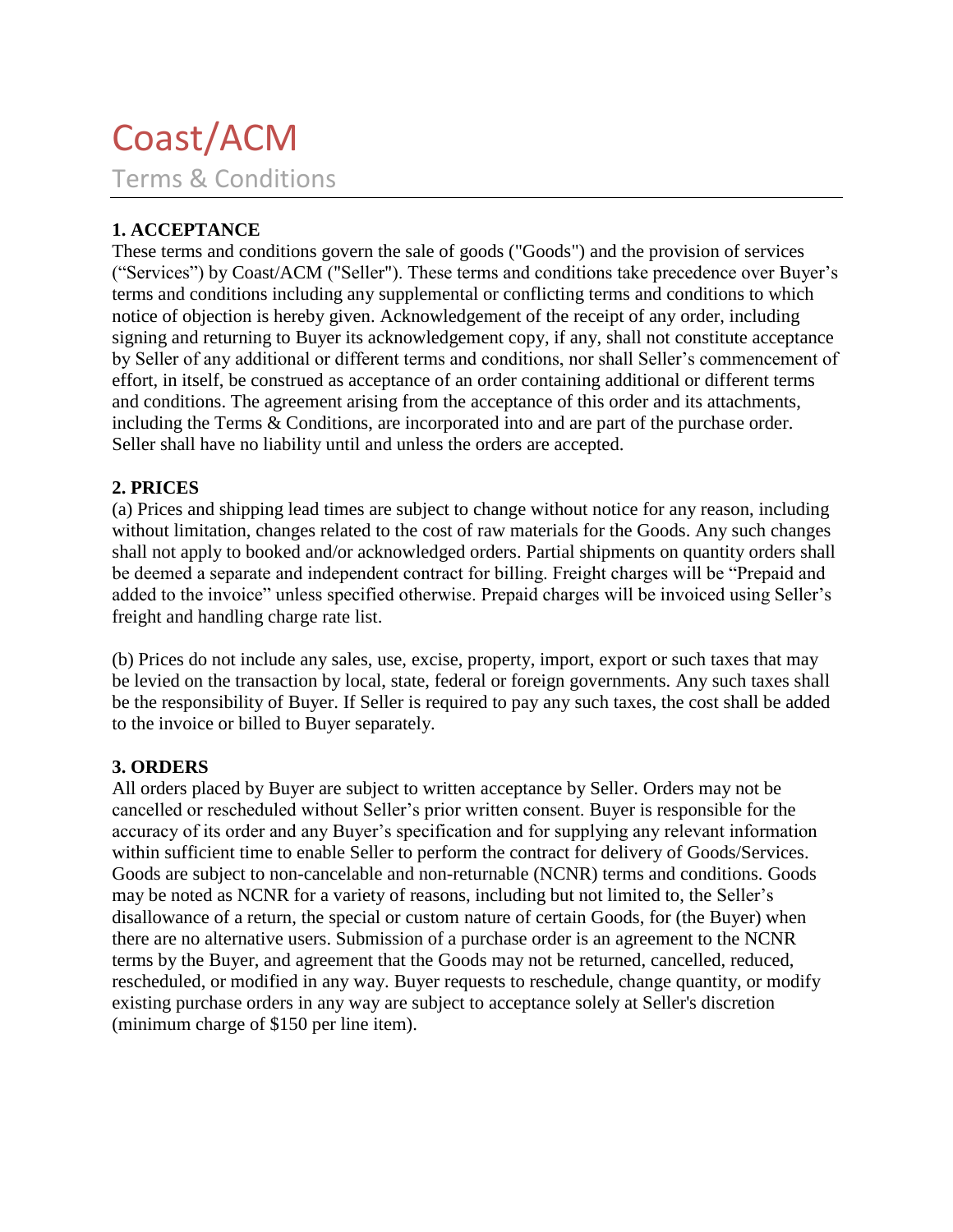#### **4. DELIVERY**

Unless otherwise agreed to by Seller, all shipments are made Ex Works (INCOTERMS 2010) Seller's facility. In no event shall Seller be held liable for any damages or expenses caused by delays in delivery. Buyer acknowledges that delivery dates provided by Seller are estimates only and Seller shall not be liable for delays in delivery or for failure to perform due to events beyond the reasonable control of Seller nor shall the carrier be deemed an agent of Seller. In the event of delay caused by such event, the date of delivery shall be extended for a period equal to the time lost as a consequence of the delay in delivery without subjecting Seller to any liability or penalty. Time for delivery shall not be of the essence. Seller can deliver Goods to Buyer 10 dock days prior to the delivery date on the Purchase Order and still be on-time. If the Goods perish while in the custody of the carrier, the Seller shall be deemed to have performed its obligations in full.

## **5. PAYMENT**

(a) Seller reserves the right to establish or change credit or payment terms when, in Seller's sole opinion, Buyer's financial condition or payment record warrants it. If any of the Buyer's obligations to the Seller are not fulfilled or Buyer fails to pay for Goods/Services supplied, Seller may, without prejudice to other remedies available, cancel, suspend or terminate the contract for the relevant Goods/Services.

(b) Time for payment of invoices is of the essence. All late payments shall be charged interest computed on a daily basis from the due date until paid in full. Seller is entitled to receive interest at the rate of one and a half percent (1.5%) per month or the maximum rate permitted by law plus reimbursement for costs of debt collection (including reasonable legal fees of Seller and court costs) to collect full payment for Goods/Services supplied.

(c) Transportation charges from Seller's facility to Buyer's facility shall be paid by Buyer to Seller, in addition to the purchase price of the Goods, unless otherwise agreed to in writing by Seller. Seller will select the carrier in the absence of specific instructions by Buyer.

## **6. LIMITED WARRANTY**

(a) Seller warrants that the Goods sold are free from defects in material and workmanship for the warranty period of 12 months from the date of shipment. Seller warrants its Good(s) only to the original Buyer and will repair and/or replace defective material. Credit only is not authorized, unless agreed to by Seller. There are no warranties whatsoever on Goods built or acquired, wholly or partially, to a Buyer's designs or specifications.

(b) Written notice of claimed defects shall have been given to Seller within the warranty period, and within thirty (30) days from the date any such defect is first discovered. The Goods claimed to be defective must be returned to Seller, accompanied by a Return Material Authorization (RMA) issued by Seller's facility responsible for supplying Goods, with transportation prepaid by Buyer, with written specifications of the claimed defect. If a warranty claim is valid, Seller shall pay reasonable one-way costs of transportation of the defective Goods from either the original destination or the location where defect occurred, whichever is closest to Seller's facility. Under no circumstances shall Seller be liable for removal of Seller's Goods from Buyer's equipment or re-installation into Buyer's equipment. No person including any agent,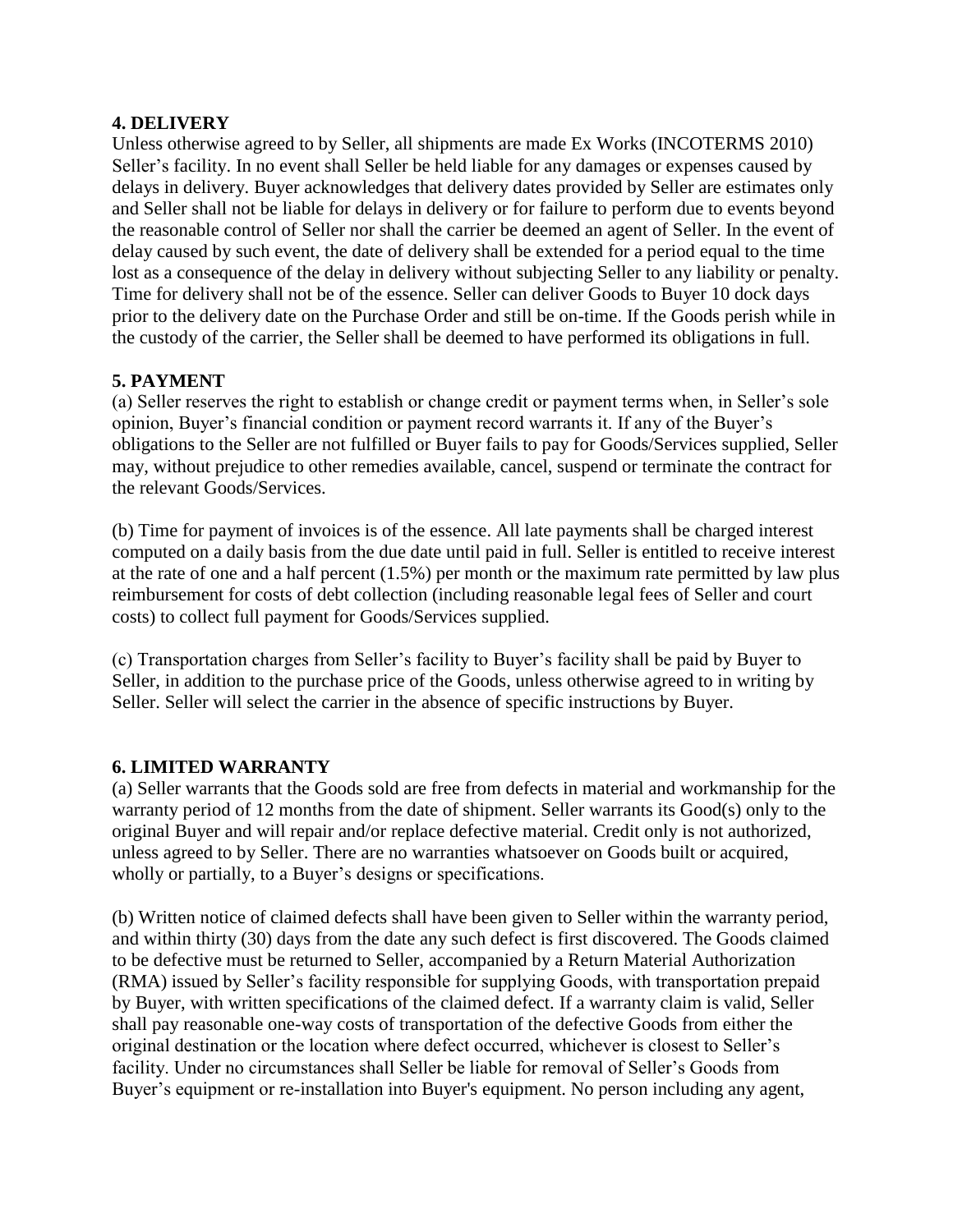distributor, or representative of Seller is authorized to make any representation or warranty on behalf of Seller concerning any Goods manufactured by Seller.

#### **7. LIMITATION OF LIABILITY**

(a) NOTWITHSTANDING ANYTHING TO THE CONTRARY, SELLER SHALL NOT BE LIABLE FOR ANY SPECIAL, INCIDENTAL, INDIRECT OR CONSEQUENTIAL DAMAGES INCLUDING BUT NOT LIMITED TO LOST PROFITS ARISING OUT OF THE PERFORMANCE, DELAYED PERFORMANCE OR BREACH OF PERFORMANCE OF THIS ORDER REGARDLESS WHETHER SUCH LIABILITY BE CLAIMED IN CONTRACT, EQUITY, TORT OR OTHERWISE. SELLER'S OBLIGATION IS LIMITED SOLELY TO REPAIRING OR REPLACING (AT SELLER'S OPTION), AT ITS APPROVED REPAIR FACILITY, ANY GOODS OR PARTS WHICH PROVE TO SELLER'S SATISFACTION TO BE DEFECTIVE AS A RESULT OF DEFECTIVE MATERIALS OR WORKMANSHIP, IN ACCORDANCE WITH SELLER'S STATED WARRANTY. IN NO EVENT SHALL SELLER'S LIABILITY EXCEED THE PURCHASE PRICE OF THE PRODUCT THAT GAVE RISE TO SUCH LIABILITY.

(b) Buyer agrees to hold Seller harmless from any and all liability, and to pay all costs and attorney's fees, for injury or damage to persons or property caused in any manner by Goods covered by the order while in possession or under the control of Buyer or Buyer's successor in interest.

(c) Seller shall have no liability for infringement of any patents, trademarks, copyrights, trade dress, trade secrets or similar rights except as specifically provided in this section. Seller will defend and indemnify Buyer against allegations of infringement of U.S. patents, U.S. trademarks, copyrights, trade dress and trade secrets as (hereinafter collectively referred to as the "Intellectual Property Rights") subject to the limitations and conditions set forth in this section. Seller will defend at its expense and will pay the cost of any settlement or damages awarded in any action brought against Buyer based on an allegation that an item sold to Buyer ("Item") infringes the Intellectual Property Rights of a third party. Seller's obligation to defend and indemnify Buyer is contingent on Buyer notifying Seller within ten (10) days after Buyer becomes aware of such allegations of infringement, and Seller having sole control over the defense of any allegations or actions including all negotiations for settlement or compromise. If an Item is subject to a claim that it infringes the Intellectual Property Rights of a third party, Seller may, in its sole discretion, procure for Buyer the right to continue using the Item, replace or modify the Item so as to make it non-infringing, or offer to accept return of the Item and return the purchase price less a reasonable allowance for depreciation. Notwithstanding the foregoing, Seller shall have no liability for claims of infringement based on information provided by Buyer, or directed to Items for which the designs are specified in whole or in part by Buyer, or infringements resulting from the modification, combination or use in a system of the Items. The foregoing provisions of this section shall constitute Seller's sole and exclusive liability and Buyer's sole and exclusive remedy for infringement of Intellectual Property Rights. If a claim is based on information provided by Buyer or if the design for an Item is specified in whole or in part by Buyer, Buyer shall defend and indemnify Seller for all costs, expenses or judgments resulting from any claim that such Item infringes any patent, trademark, copyright, trade dress, trade secret or any similar right.